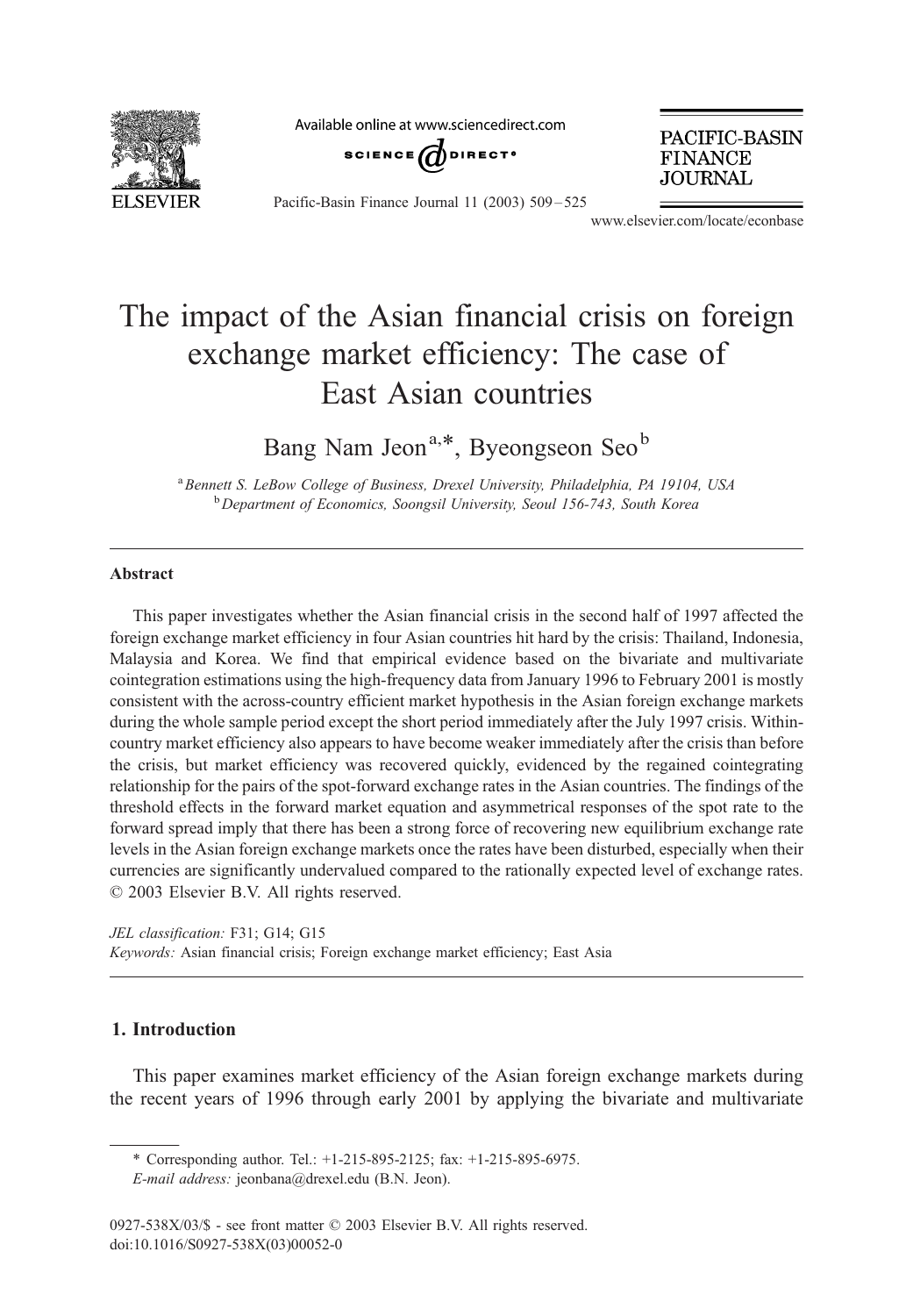cointegration estimations to the high-frequency (daily) data. The data covers forward and spot exchange rates of the Asian currencies during the period from January 1, 1996 to February 28, 2001: the Thai bhat, the Malaysian ringgit, the Indonesian rupiah, and the Korean won. In particular, we investigate whether the Asian financial crisis in the second half of 1997 affected the long-run relations of the pairs of spot-forward rates in each country and those of cross-country exchange rates in the Asia Pacific region.

The foreign exchange market efficiency across countries in the global market context has been tested by many researchers applying the concept of cointegration to a number of foreign exchange rates. The presence of cointegration among different exchange rates implies that it is possible to predict one market from another, which violates one of the main tenets of the efficient market hypothesis [\(Granger, 1986; MacDonald and Taylor, 1989;](#page--1-0) Dwyer and Wallace, 1992; Engle, 1996). Many studies that conducted foreign exchange market efficiency tests using various forms of cointegration techniques have reported mixed results. [Hakkio and Rush \(1989\)](#page--1-0) and [Baillie and Bollerslev \(1989, 1994\),](#page--1-0) for example, found that exchange rates across countries were cointegrated and suggested that foreign exchange markets might not be characterized by the efficient market hypothesis.

Other studies, however, have reported different results. [Rapp and Sharma \(1999\),](#page--1-0) for example, reported that there was no cointegrating vector on a bilateral basis between any of the two exchange rates in G-7 nations, providing evidence in support of the efficient market hypothesis. These mixed results have also conflicted with the empirical finding of a robust cointegration relation between the forward rate and the corresponding future spot rate in the same country, providing further evidence of market efficiency [\(Crower, 1994;](#page--1-0) Diebold et al., 1994; Luintel and Paudyal, 1998).

The mixed and conflicting results on the existence of cointegrating relationships in the literature have been ascribed to alternative testing strategies, the choice of the lag length in the vector autoregression estimation, different data sets, and different frequencies of the data (for example, [Sephton and Larsen, 1991; Caporale and Pittis, 1998; Luintel and](#page--1-0) Paudyal, 1998). The major foreign exchange market policy coordinations, such as the Plaza Agreement (1985) and the Louvre Accord (1987), were also found to have affected the cointegration relationships, and thereby market efficiency of the major foreign exchange markets in the G-7 nations [\(Jeon and Lee, 2002\).](#page--1-0) This paper extends the literature by presenting empirical evidence of the influence of the 1997 Asian financial crisis on foreign exchange market efficiency in the selected Asian countries hardest hit by the crisis.

We examine whether or not the 1997 Asian currency/financial crisis has influenced the bilateral (within country) and multilateral (across country) cointegration relationships among forward and spot exchange rates, and thereby market efficiency of the Asian foreign exchange markets. Due to the possibility of the system shift around July 1997, when the Asian financial crisis erupted starting in the Thai foreign exchange market, we also conducted estimations for various sub-sample periods and compared the results between the pre-crisis period and the post-crisis period. The sub-sample period estimations will assist us in investigating the persistence of the impact of the 1997 crisis on the long-run relations among exchange rates and market efficiency in the Asian foreign exchange markets.

We also explore the possibility that a threshold cointegration model provides a better description of long-run equilibrium relationships between spot and forward exchange rates in the 1997 crisis-stricken Asian countries than traditional cointegration models. The